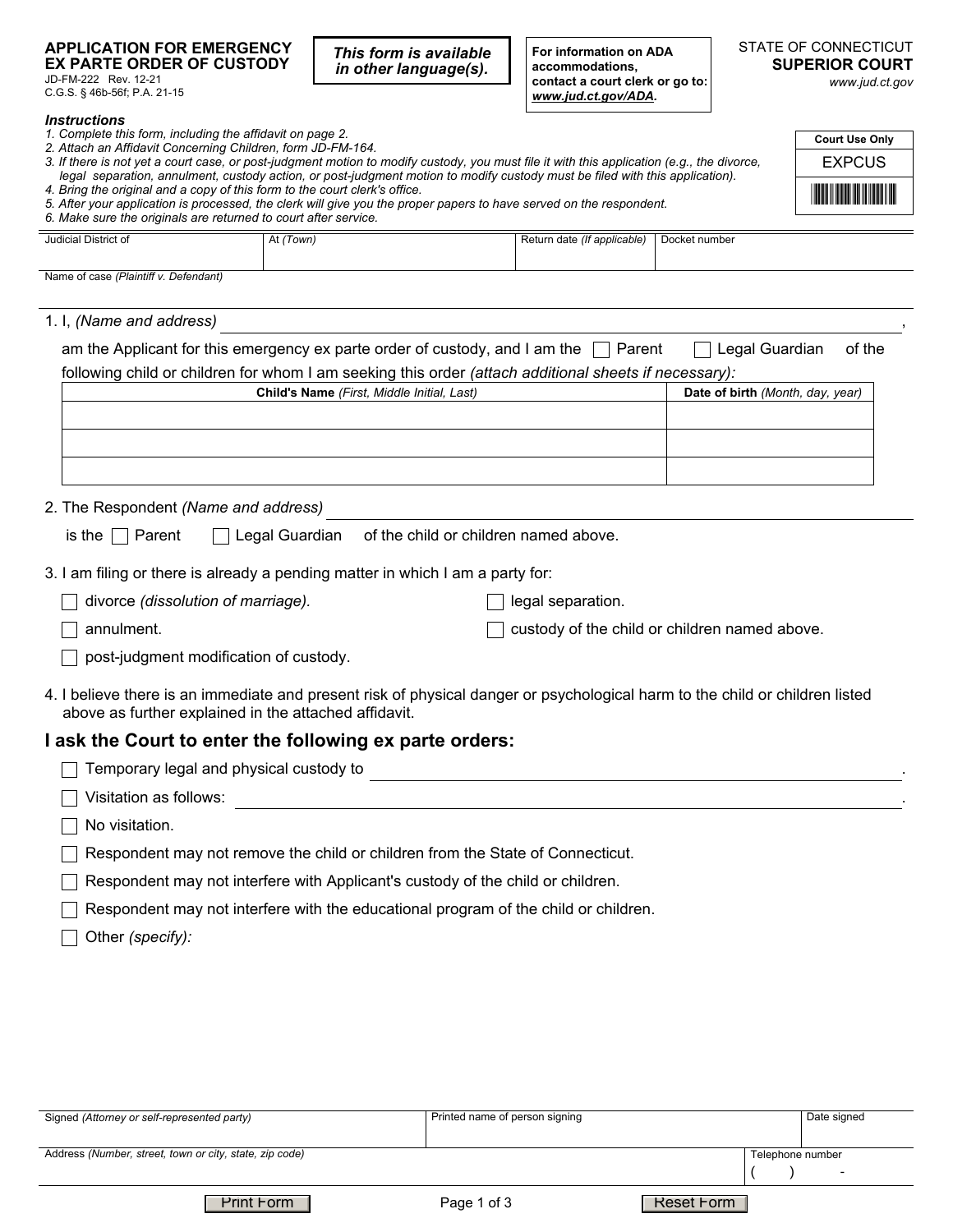| .<br>Name<br>Detendanti<br>таннш<br>0.755<br>. | number<br><b>OCKE</b> |
|------------------------------------------------|-----------------------|
|                                                |                       |

## **Affidavit**

I, *(Name)* **I**, *(Name) n*  $\blacksquare$  (*Name*) *n*  $\blacksquare$  (*Name*) *n*  $\blacksquare$  (*Name*) *n*  $\blacksquare$  (*Name*) *n*  $\blacksquare$  (*Name*) *n*  $\blacksquare$  (*Name*) *n*  $\blacksquare$  (*Name*) *n*  $\blacksquare$  (*Name*) *n*  $\blacksquare$  (*Name* 

*(explain the events that have occurred, when they occurred, and why you believe that there is an immediate and present risk of physical danger or psychological harm to the child or children)*:

1. An emergency ex parte order is required because *(attach additional sheets if necessary)*:

- 2. An emergency ex parte order is in the best interests of the child or children because there is an immediate and present risk of physical danger or psychological harm to the child or children named in this application.
- 3. *(Select one)* I have **h**ave not been a party or a witness or participated in any other capacity in cases in Connecticut or in any other state concerning custody or any child listed in this application. *If you have, identify the name of any court(s), the court case number(s) and the date(s) of any order(s):*

4. *(Select one)*

I have or another person has taken the following actions to inform the respondent of this application *(if it was another person, state who it is)*:

 $\Box$  No actions have been taken to inform the respondent of this application, but the court should consider this application on an ex parte basis for the following reasons:

| I certify that the statements above are true<br>to the best of my knowledge and belief             | Signed (Affiant) | Print name of person signing |  |
|----------------------------------------------------------------------------------------------------|------------------|------------------------------|--|
| Subscribed and sworn to before me (Assistant Clerk, Commissioner of Superior Court, Notary Public) | Date signed      |                              |  |
|                                                                                                    |                  |                              |  |
| <b>Print Form</b>                                                                                  | Page 2 of 3      | Reset Form                   |  |